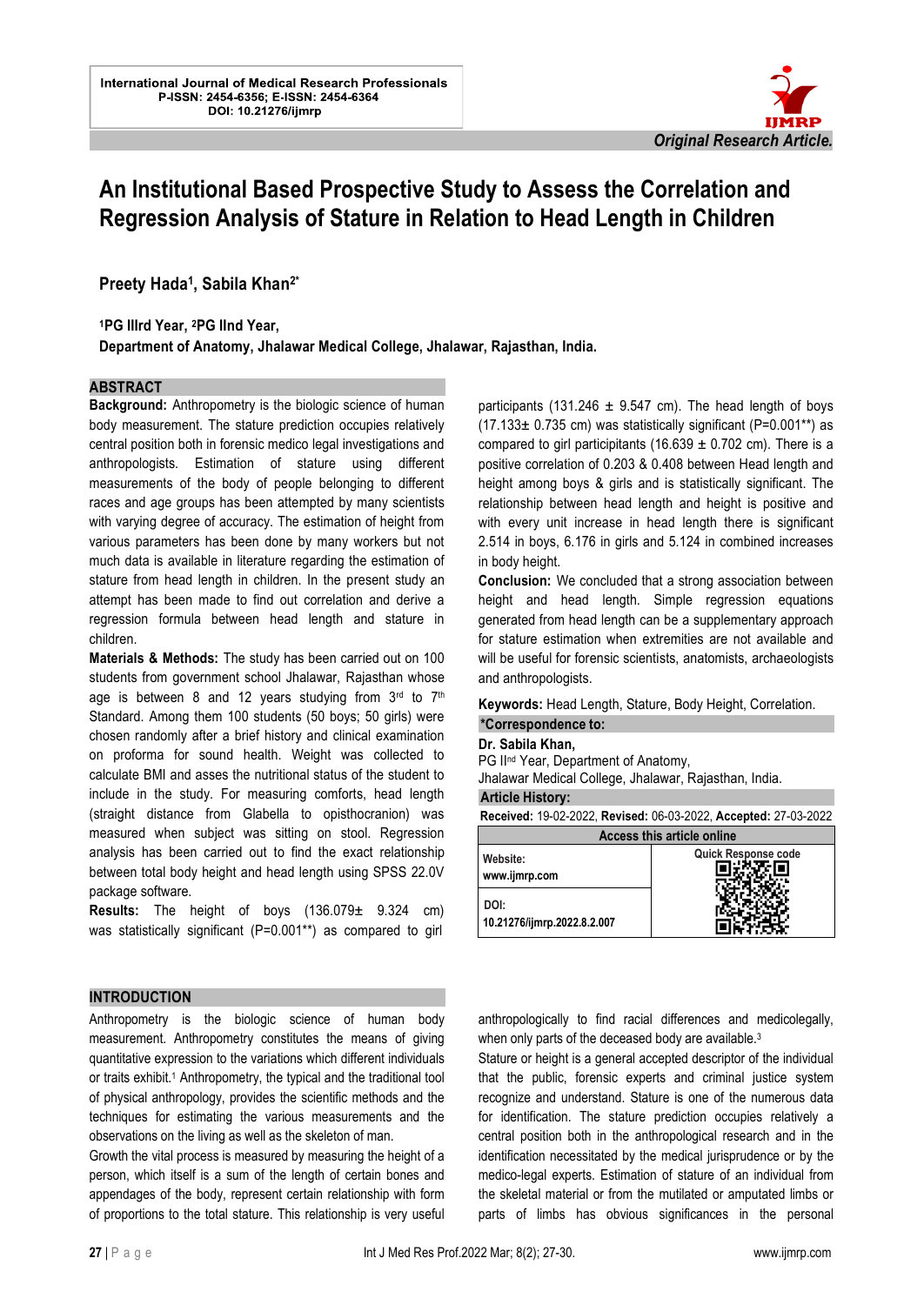identification in the events of murder, accidents or natural disaster mainly concerns with forensic identification analysis. <sup>4</sup>

The stature is a measure of biological development and is determined by a combination of genetic and environmental factors.<sup>6</sup> It is sexually dimorphic and statistically more or less normally distributed.<sup>7</sup> It is fundamental in assessing growth and nutrition, calculating body surface area, and predicting pulmonary function in childhood.<sup>8</sup> Group specific works can be done when stature cannot be measured directly due to deformity like kyphosis, lordosis, scoliosis, contractures or missing leg.<sup>9</sup> Height estimation by measurement of various long bones and radiographic material has been attempted by several workers with variable degree of success.<sup>10</sup>

Dimensional relationship between body segments and the whole body has been the focus of scientists, anatomists and anthropologists for many years. It has been used to compare and highlight variations between different ethnic groups and to relate them to locomotor patterns, energy expenditure and lifestyle. Prediction of the dimensions of body segments is useful in many areas of modern science like in growth and development, assessment of normal growth as well as in specific syndromes. The relationship between body parameters varies from population to population and between ethnic origin to differences in nutrition and levels of physical activity.<sup>12</sup> Universally applicable formulae have not been derived because the relationship between height and long bones or other measurements differ according to race, age, sex and side of body. It is proved that each race ad age group require its own table.<sup>1</sup> Artists use dimensional relationships in depicting the ideals of beauty, and this has resulted in creation of the rules of body proportions.<sup>13</sup> Anthropologists observe and compare the relation between body and segments to highlight variations between their origins.<sup>9</sup> The estimation of height from various parameters has been done by many workers but not much data is available in literature regarding the estimation of stature from head length in children. In the present study an attempt has been made to find out correlation and derive a regression formula between head length and stature in children.

# **MATERIALS & METHODS**

The study has been carried out on 100 students from government school Jhalawar, Rajasthan whose age is between 8 and 12 years studying from 3rd to 7<sup>th</sup> Standard. Consent of school headmaster was taken before collecting data after properly explaining the aims and objectives of intended study. Measurements were taken at fixed time of day between 1 pm to 3 pm to avoid diurnal variation. The place of study was department of Anatomy, Jhalawar Medical College, Jhalawar, Rajasthan, India.

# **Inclusion Criteria**

1) Students aged 8-12 years verified from school records, after a brief history and clinical examination for sound heath.

2) Sample from both the sexes.

#### **Exclusion Criteria**

1) Subjects beyond the age group.

2) Subjects suffering from chronic diseases and malnutrition

3) Subjects with any congenital abnormality affecting the head.

4) Subjects with vertebral column deformity.

#### **Methods**

Among them 100 students (50 boys; 50 girls) were chosen randomly after a brief history and clinical examination on proforma for sound health. Consent of school headmaster was taken for the same.

Weight was collected to calculate BMI and asses the nutritional status of the student to include in the study. For measuring comforts, head length (straight distance from Glabella to opisthocranion) was measured when subject was sitting on stool.

Standing height and head length of the student are measured by staturemeter and spreading calipers respectively in centimeter.

#### **Statistical Methods**

Pearson Correlation has been used to find the degree of relationship between total body height and head length. Student t test (Two tailed) for correlation has been used to find the significance of degree of correlation. Regression analysis has been carried out to find the exact relationship between total body height and head length using SPSS 22.0V package software.

| Demographic profile | Frequency (%) (N=100) |
|---------------------|-----------------------|
| Age (yrs)           |                       |
| 8 years             | 20 (20%)              |
| 9 years             | 20 (20%)              |
| 10 years            | 20 (20%)              |
| 11 years            | 20 (20%)              |
| 12 years            | 20 (20%)              |
| Gender              |                       |
| Boys                | 50 (50%)              |
| Girls               | 50 (50%)              |

#### **Table 1: Demographic profile of study population**

|  |  |  | Table 2: Comparison Of Study Parameters Between Boys And Girls |
|--|--|--|----------------------------------------------------------------|
|--|--|--|----------------------------------------------------------------|

| Study parameters | <b>Boys</b>        | Girls               | P value | <b>Pearson Correlation of</b><br>Head length and height |
|------------------|--------------------|---------------------|---------|---------------------------------------------------------|
| Height (cm)      | 136.079± 9.324     | $131.246 \pm 9.547$ | 0.001   | 0.203                                                   |
| Head length (cm) | $17.133 \pm 0.735$ | $16.639 \pm 0.702$  | 0.001   | 0.408                                                   |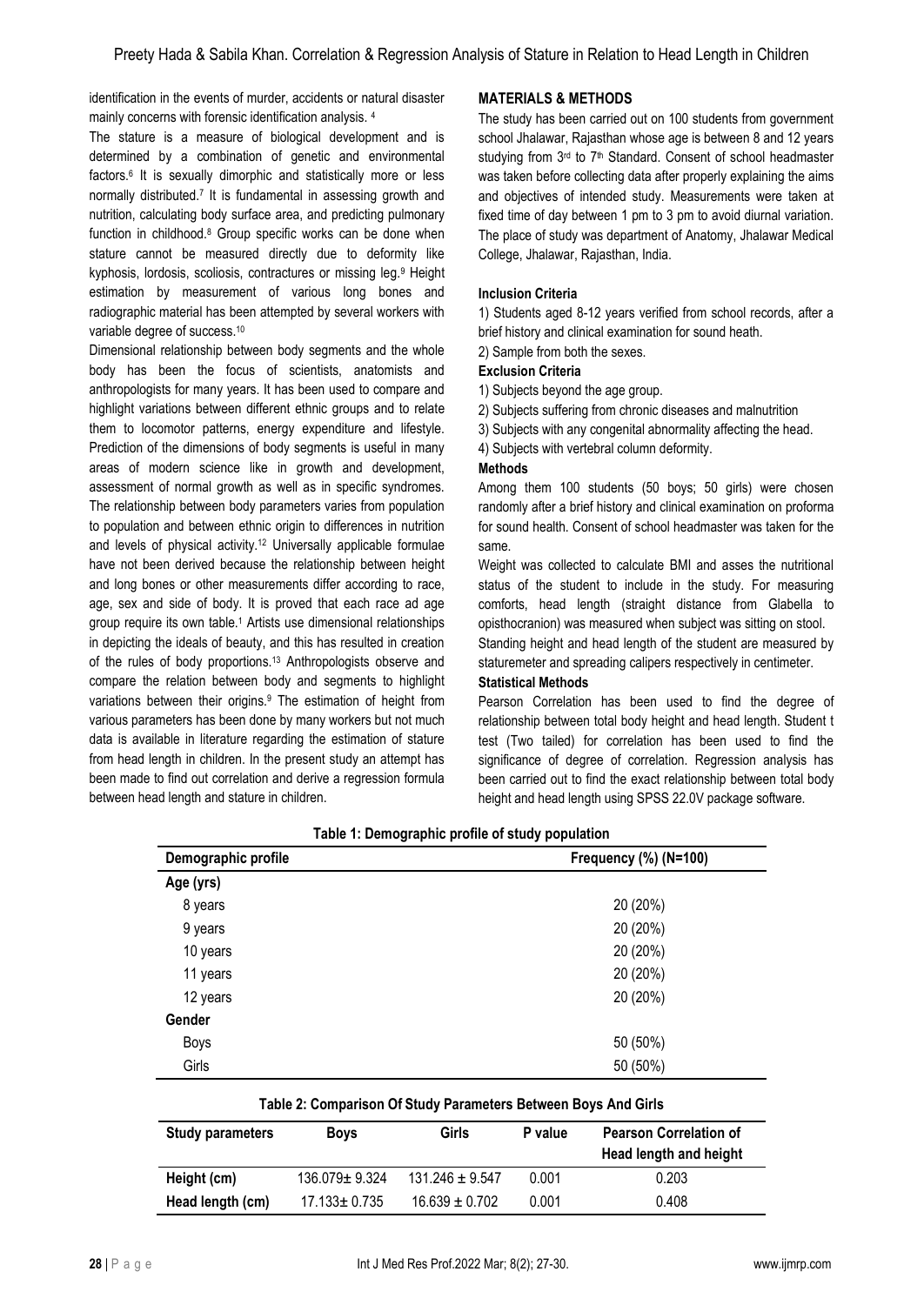

**Figure 1: Correlation Between Head Length And Height**

| Table 3: Regression Analysis For Prediction Of Height Using Head Length (Y = A+Bx) |  |  |
|------------------------------------------------------------------------------------|--|--|
|                                                                                    |  |  |

| Variable    | Formula             | R <sup>2</sup> |
|-------------|---------------------|----------------|
| <b>Boys</b> | $y=93.571+2.514(x)$ | 4.2%           |
| Girls       | $y=27.563+6.176(x)$ | 17.5%          |
| Combined    | $y=47.956+5.124(x)$ | 15.8%          |

Y= height, X= head length

# **RESULTS**

In the present study, the proportion of children in each age group 8 years, 9 years, 10 years, 11 years, 12 years was equal for all being 20% in each. The boys to girl's ratio was 1:1 (table 1).

The height of boys  $(136.079 \pm 9.324 \text{ cm})$  was statistically significant (P=0.001\*\*) as compared to girl participants (131.246  $\pm$ 9.547 cm). The head length of boys  $(17.133 \pm 0.735$  cm) was statistically significant (P=0.001\*\*) as compared to girl participants  $(16.639 \pm 0.702 \text{ cm})$ . There is a positive correlation of 0.203 & 0.408 between Head length and height among boys & girls and is statistically significant (table 2 & figure 1).

The Regression analysis was carried out to find the strength of relationship between head length with body height. The relationship between head length and height is positive and with every unit increase in head length there is significant 2.514 in boys, 6.176 in girls and 5.124 in combined increases in body height (table 3).

# **DISCUSSION**

The stature of an individual mainly being genetically predetermined is an inherent characteristic, the estimation of which is an important assessment in identification. Height has been estimated from measuring various parameters of body, refining formulae.

It can be observed from the tables and statistics that the independent variable (head length) is strongly related to the dependent variable (height) and a strong linear association between them. Boys and girls were considered both separately and as a whole. As observed from the table's correlation is significant in males and strongly significant in females and as a whole. Apparently normal, healthy children with no physical abnormality were chosen randomly for the study. If any sampling error is likely, its due to physiological variations that occur invariably in humans caused by different ages, sexes, regions, environmental, genetic, familial and racial factors besides unidentified ones. In present study, approximate stature has been estimated from head length. There are a few studies for estimation of stature from cephalometry or craniometry.

In 1981 Saxena et al derived a regression equation between head length and height for males aged 25-30 yrs in Uttar Pradesh. The correlation coefficient between height and head length being + 0.2048. Here head length was measured from nasion to inion.<sup>22</sup>

Similarly in 2004 Jadav et al showed positive correlation between head length and height with correlation coefficient + 0.53.<sup>20</sup> This study included both sexes aged between 17-22 years. Head length measurements were taken between glabella and inoin. In both the studies discussed above the correlation coefficient was not derived separately for males and females whereas in the present study it has been done so.

In present study, head length is measured from glabella to opisthocranion, in both the sexes between 8-12 yrs. The point opisthocranion is chosen to measure the head length, as it eliminates the human errors of judgement and therefore more accurate and inion is difficult to locate accurately.

Isurani Ilayperuma (2010) estimated stature from the cranial dimensions like head length, head height, head breadth and found that height versus cranial dimensions is a positive correlation and is highly statistically significant.<sup>59</sup>

Intorna et al performed somatometry on maximum antero posterior and lateral diameter of skull in 358 young males ranging from 17 – 27 years and reported the feasibility of obtaining estimation of stature from the skull through calculating correlation coefficients by multiple linear regressions.<sup>60</sup>